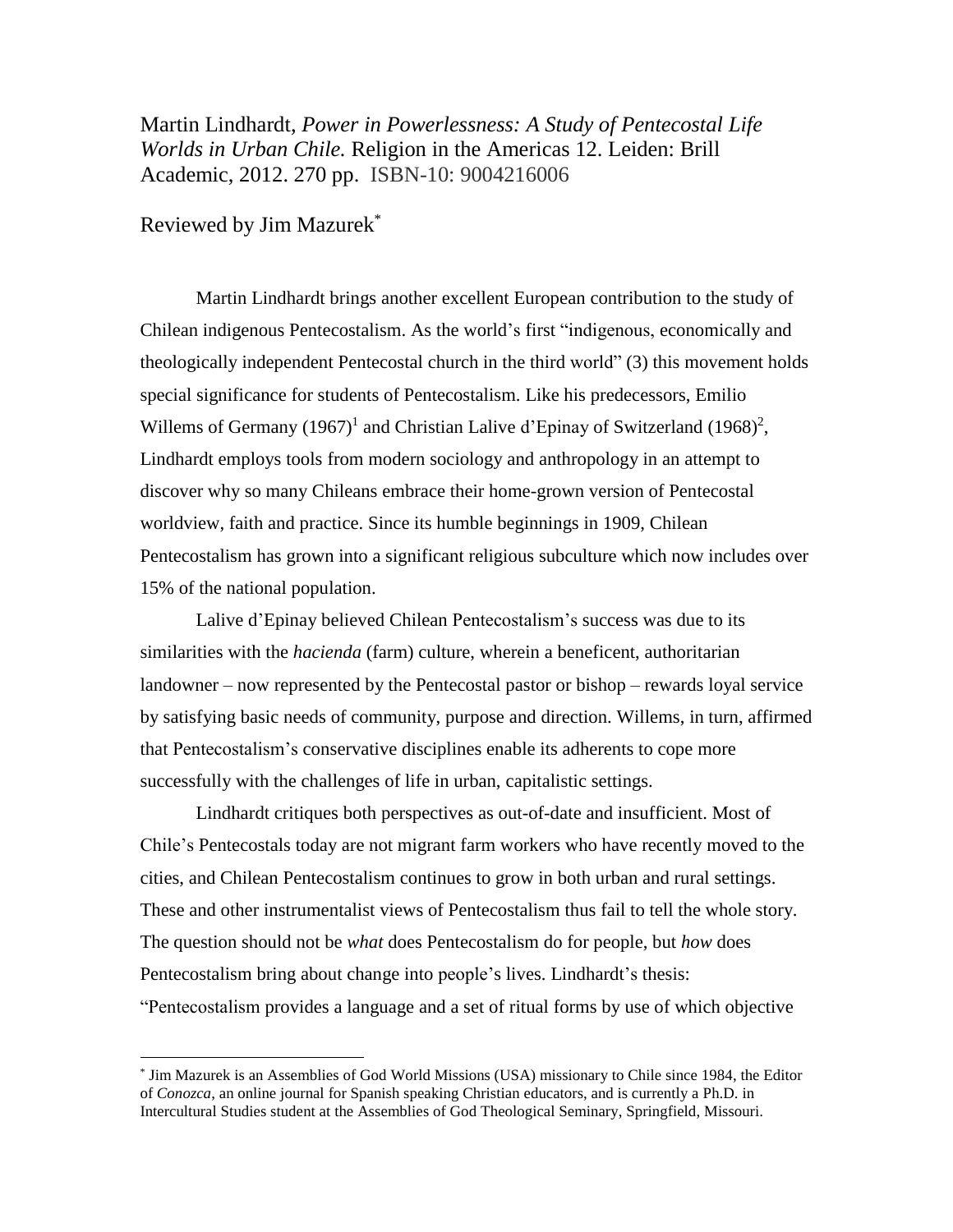structures of social differentiation are renegotiated and reconstituted as religious differences" (9). The writer seeks evidence of this in Chilean Pentecostal history, the place Pentecostals occupy in modern Chilean social hierarchies, Pentecostalism as a cultural critique, and Pentecostal views of conversion, power, gender, the devil and eschatology.

Lindhardt's thorough review of the history of the Chilean indigenous Pentecostal movement is notable for its treatment of the period during and since the 1973-1989 rule of the military junta led by Augusto Pinochet. Another important feature of the book is the inclusion of data from recent research carried out by Chilean Pentecostal theologians and historians such as Miguel Angel Mansilla, Luis Orellana and Juan Sepúlveda.

Due to the rather accidental circumstance of being the first Chilean Pentecostal church he visited, Lindhardt carried out his research primarily in the *Iglesia Evangélica Pentecostal* denomination [Evangelical Pentecostal Church or EPC]. This by no means diminishes the value of the study, but in so doing he failed to examine Chile's largest denomination, la *Iglesia Metodista Pentecostal* [Methodist Pentecostal Church or MPC] and its hundreds of clone-like offshoot groups. He does include some data from the Chilean Assemblies of God youth, but not from the MPC. This is akin to a study of Pentecostalism in the USA that focuses mainly on the Pentecostal Holiness Church and pays little attention to the Assemblies of God or the International Church of the Foursquare Gospel.

The EPC is by far the most conservative of the myriad of Chilean Pentecostal denominations. EPC women must wear long dresses and use no makeup; the men must keep their hair short and wear dark suits, white shirts and ties to all church services. Only reed organs may be played in church worship – just to give the pitch. All other musical instruments are considered to be of the devil. Only hymns, and no contemporary choruses, may be sung; and that must be done *acapella* in three or four part harmony. By comparison, women in most other Pentecostal groups may wear slacks to church and men are steadily abandoning the use of white shirts and ties. Among the Methodist Pentecostal and similar churches one will find entire orchestras consisting of guitars, mandolins, violins, tambourines, accordions, electric keyboards, guitars and basses, drums and brass instruments. More and more contemporary choruses of US and Australian origin are

117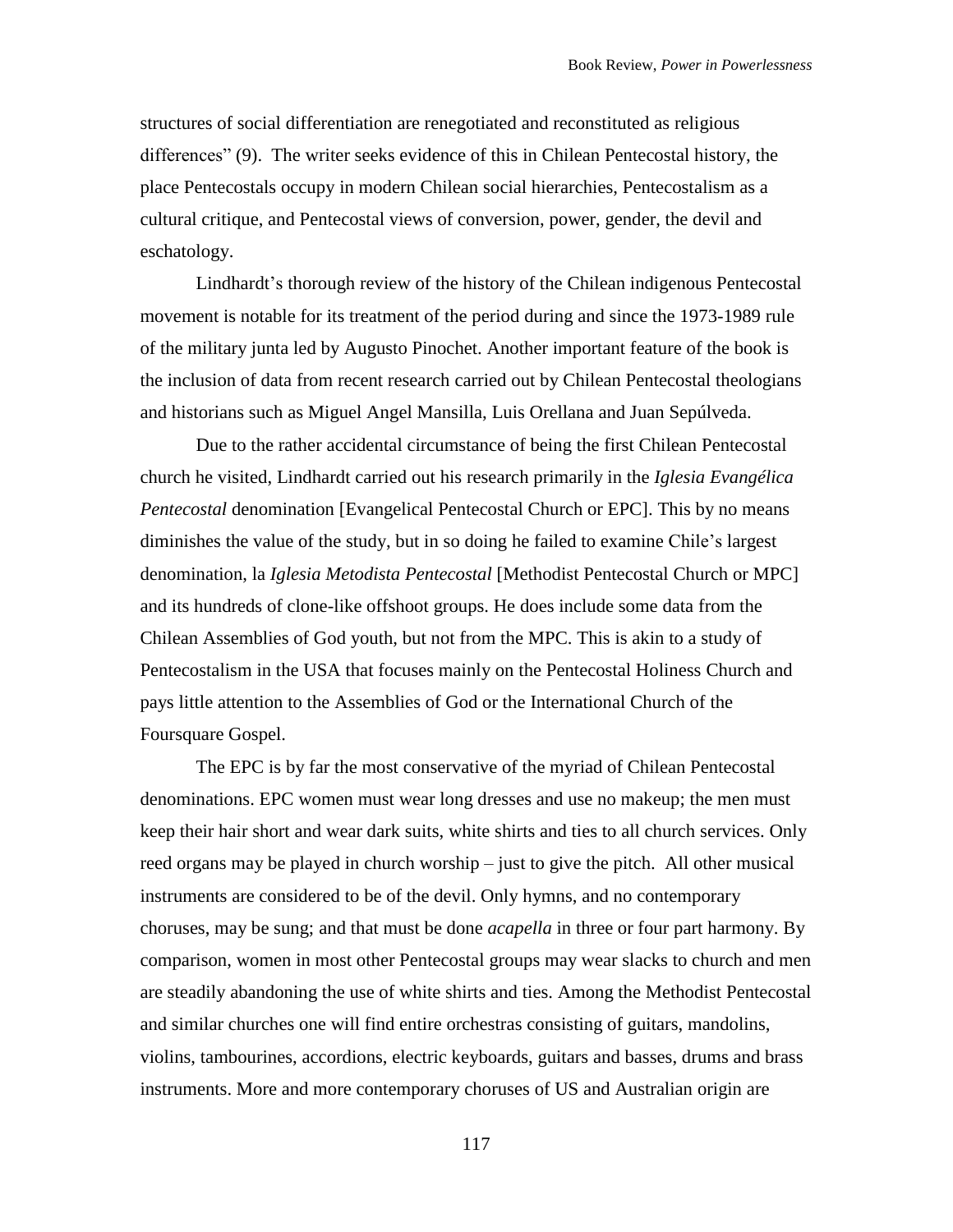sung. The EPC worldview and values examined are admittedly not quite those of the majority in the Chilean Pentecostal movement.

Lindhardt explains the demographics of Chilean society and where the Pentecostals are found within it. An appreciation of Chile's social and economic hierarchies is key to understanding the appeal of Pentecostalism's rejection of "the world" and empowerment of the otherwise powerless. As the writer sees it, EPC believers and other Chilean Pentecostals believe that good things only happen when God does them. Humanness is powerlessness. Any good thing that comes – a job, a home, or a college scholarship – is a direct blessing from God and not the sole result of human effort or creativity. Church services are not perceived as symbolic rituals, but as direct encounters between the powerless and the presence and power of God.

In Lindhardt's estimation Pentecostal testimonies of personal conversion are a "cultural process through which converts reconstruct their autobiographic pasts by use of new rhetorical, conceptual resources while at the same time empowering themselves" (92).

One salient and enjoyable feature of the book is Lindhardt's inclusion of numerous citations of the dialogues he held with different church members and leaders. Though not at all a Pentecostal himself, his exchanges were kind and respectful. Holding these interviews wasn't easy, as he initially had to qualm fears that he might be a Roman Catholic spy sent to infiltrate and bring harm to the EPC.

Several of the conversations mentioned illustrate how Chilean Pentecostals interpret reality through the lens of divine guidance and supernatural interactions even in the common and mundane. When visiting a local church for the first time, he was questioned by a member about who he was and why was he there. Lindhardt responded with a thorough explanation of his work as a sociologist, university professor and researcher who was in Chile to conduct an investigation about Pentecostals. When another member came alongside and asked the first member about the identity of the visitor, his sole reply was "*El Señor lo envió*" ["The Lord sent him."]

Despite its narrow focus on Chile's Evangelical Pentecostal Church, this book has value for students of Pentecostalism anywhere in the world, as so many of the issues presented are global in nature. Lindhardt's arguments for his thesis are thorough and

118